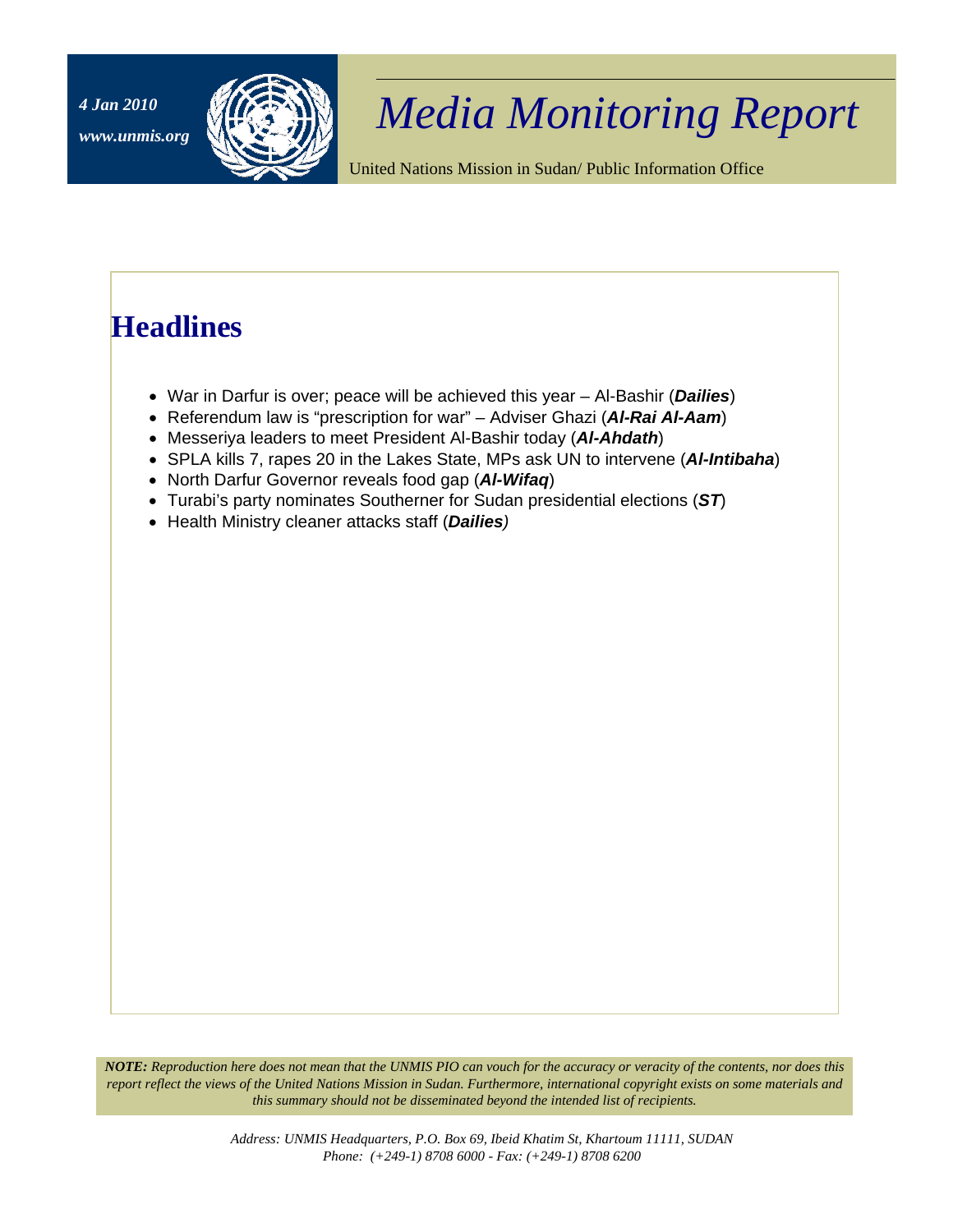# **Highlights**

#### **War in Darfur is over; peace will be achieved this year – Al-Bashir**

*Local dailies* report President Al-Bashir yesterday addressed a function hosted by the Presidency to mark the Independence Day.

According to *Al-Ayyam*, Al-Bashir promised to achieve a comprehensive peace in Darfur this year. "War in Darfur is now over. Minor insecurities will be addressed at Doha talks to normalize the situation in Darfur," Al-Bashir said. "This year will be the year of peace in the Sudan," he added. The President said the road to South Sudan's referendum has been paved, hoping that unity would be the choice.

#### **Referendum law is "prescription for war" – Adviser Ghazi**

Presidential Adviser Ghazi Salahueldin has warned against the referendum law describing it as a "prescription for war", saying article (67) of referendum bill is the most dangerous provision, *Al-Rai Al-Aam* reports. "The article does not include a specific date for reaching agreement on post-separation arrangement such as the border and nationality, warning that the time is ruing out and the absence of agreement on such issues would lead to war. Ghazi, who was speaking in an interview to the Blue Nile TV, lashed out against the SPLM, saying it talks about attractive unity but it works for separation and it calls for democratic transformation and does not allow the same in the South. He also accused the SPLM of funding opposition parties and demonstrations in the north.

"If separation takes place without knowing the border, the rights of the southern citizen, the status of the resources such as oil and water, these things could reignite war," Presidential Adviser Ghazi Salahueldin said in an interview, according to *Al-Intibaha*.

#### **Messeriya leaders to meet President Al-Bashir today**

*Al-Ahdath* reports that leaders of the Messeriya will meet President Al-Bashir today to discuss the status of the tribe in the wake of passage of the Abyei referendum bill. Messeriya leader Mohamed Abdulla Adam told the paper that the Misseriya would request the President not to sign the bill into law and to return it to the Parliament for amendment to incorporate the tribe's aspirations.

In a lengthy interview to *Al-Intibaha*, Presidential Adviser Ghazi Salahueldin said the Misseriya concerns are justifiable, citing general feeling that the text of the Abyei referendum bill is not clear.

According to *Al-Sahafa*, GoSS Presidential Minister Luka Biong has expected the White House to focus on the implementation of the South Sudan and Abyei referendum laws as well as the popular consultation for Southern Kordofan and the Blue Nile, saying the crisis over the bills sent a strong message to the international community on the need to guarantee their implementation. Biong has called on President Al-Bashir to sign the bills into law as well as the formation of the commission, saying self-determination for Southern Sudan and Abyei has become a reality.

**Sudan Tribune website** 3/1/10 reported that representatives of the Messeriya tribe in Abyei have called on President Al-Bashir not to sign the recently endorsed Abyei referendum law, saying it should be returned to the parliament for further discussions.

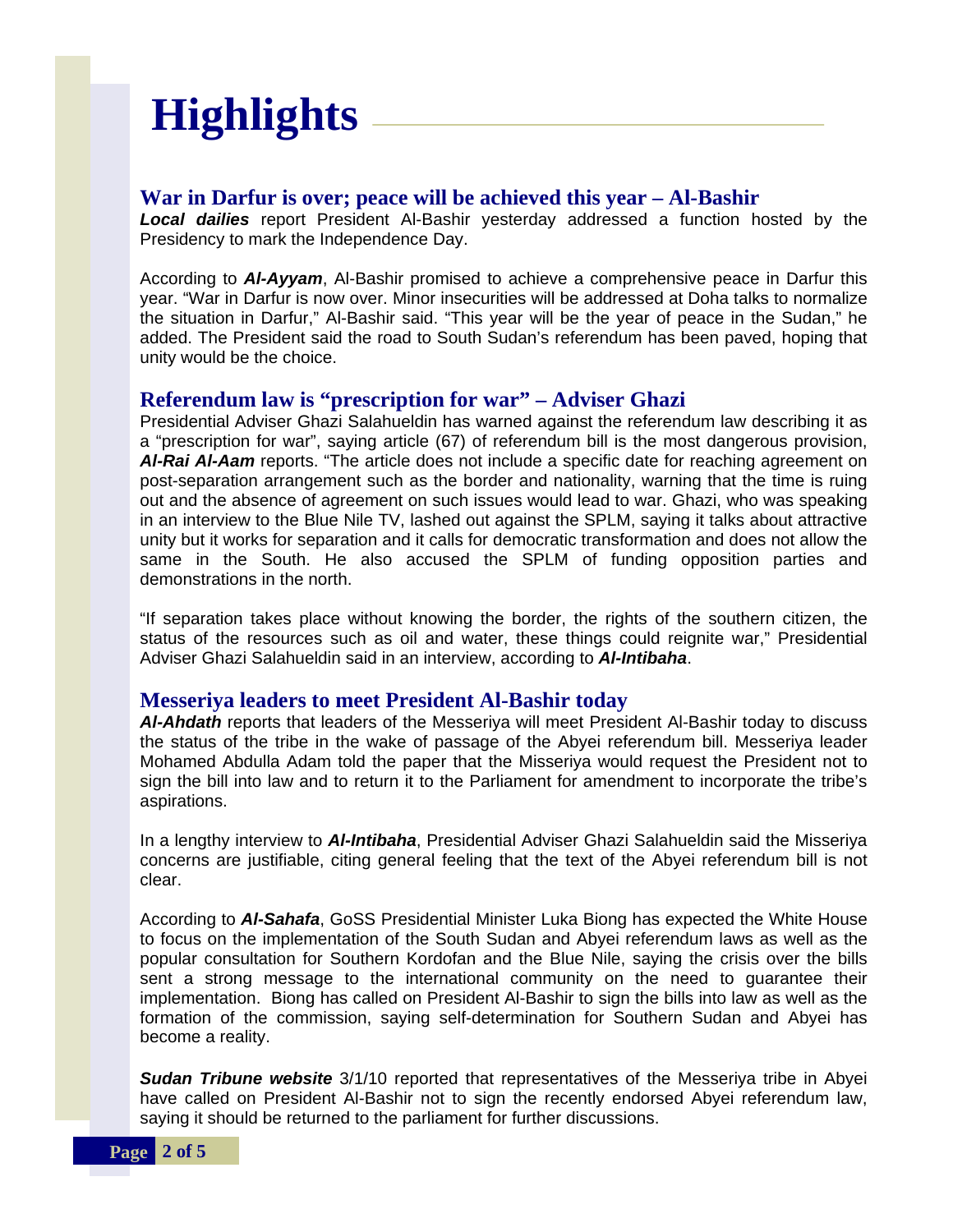They have also warned that the tribe would not allow the implementation of the law if it is signed in its current form and would hinder the demarcation process of the Abyei geographical boundary.

A leading member of the tribe Abdel Rusul Al-Nur on Saturday explained the move against the bill, adding that the Messeriya would do every thing they could to hinder its implementation.

"This law must go back to the parliament and we appeal to the President of the Republic not to sign the law because it was endorsed in a decision by which we will not recognize the law; and we will not deal with it and we will seek every means to enable ourselves to annul this racial and bias law," he said.

However, *local dailies* report that the National Assembly Deputy Speaker Mohamed Al-Hassan Al-Amin has ruled out that the Abyei referendum bill would be returned to the Parliament for further discussion due to the Messeriya objection since the law was drafted based on the PCA Award but expected the tribe's concern to be addressed politically.

#### **SPLA kills 7, rapes 20 in the Lakes State, MPs ask UN to intervene**

The SPLA yesterday carried out wide revenge attacks on Akot area in the Lakes state, burning and looting the town and killing seven people, *Al-Intibaha* reports. The paper claimed that 20 women were raped and many residents fled. The Lakes State Assembly MPs called on the UN and its humanitarian agencies for urgent intervention to address the humanitarian situation.

*Sudan Tribune website* 2/1/10 reported thirteen SPLA soldiers were killed in the southern part of Akot payam of Rumbek East County of Lakes state, allegedly as part of a revenge attack carried out by pastoralists.

Armed civilians yesterday by one account ambushed a lorry which was carrying food to Akot, killing 13 soldiers and wounding 20 others at Makur-Agar. The civilians who attacked the truck took away 20 firearms. This information was relayed by the official SPLA Spokesman Maj-Gen. Kuol Deim Kuol.

"We are sending in more reinforcement troops to Lakes state. We must disarm those civilians by all means," said Kuol.

However, local sources described the January 1st confrontation as beginning on the premises of the house of Paramount Chief Dut Malual Arop. Community leaders denied the statement of Kuol saying that the community was resisting disarmament.

Chief Sahwat Malual Arop confirmed that 3 civilians were killed on the premises of the house of the paramount chief, while 4 sustained injuries in an attack that he said was organized by SPLA soldiers.

According to the account of Chief Sahwat Malual, the soldiers arrived at Chief Dut Malual's house located at Makur-Agar. However, Chief Dut was in at his house's birth-room. When the soldiers found youth playing a traditional game under a tree, they immediately started firing at youth killing 2 brothers.

Chief Malual said "All the houses around Akot were burned down by soldiers - what is the matter? – is this government loyal to protect her civilians? Communities' properties are burnt down and looted by soldiers. Those soldiers are having a different agenda against the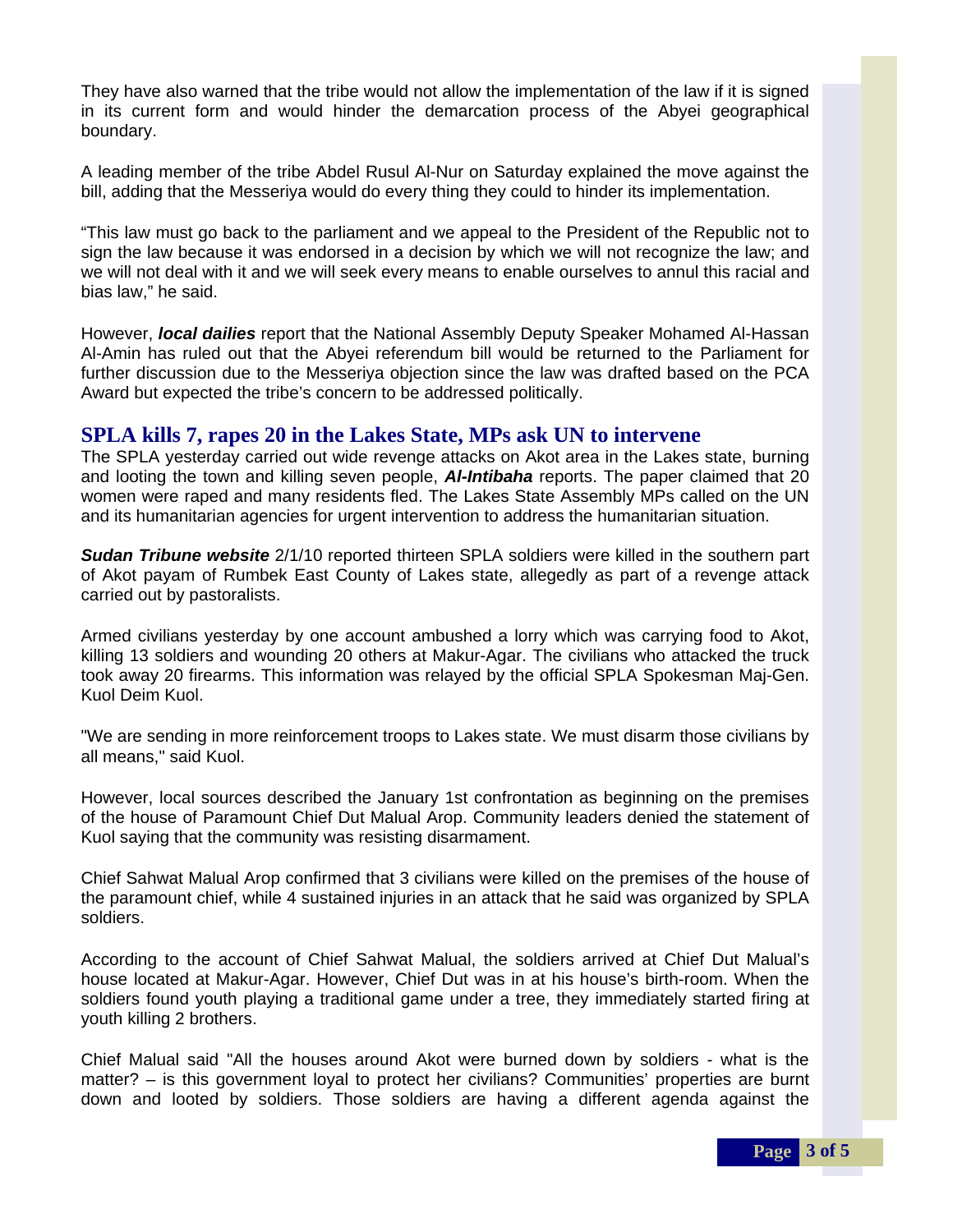community".

An angry youth member told Sudan Tribune that "those who are sent by SPLA headquarters to disarm our youth in Lakes state are militia groups — they are not well trained soldiers. They are from Division 5, all of whom are Nuer tribesmen who fought badly with us during Dr. Riak Machar's defection in 1991".

"Nuer usually loot our cattle across Lakes state and our state government orders us to return back their looted cows but Nuer natives do not return back our cows that they have looted," said the youth member. However, the SPLA spokesman dismissed this tribal designation, saying "There are no tribal soldiers in South Sudan; all in Division 5 are SPLA soldiers".

Lakes state leadership under Governor Daniel Awet Akot at the emergency meeting on the night of January 1, 2010 failed to come to a decision. But some voices on the 51-member council were calling for immediate withdrawal of Division 5 forces in Akot to be replaced by "SPLA soldiers loyal to the community".

Liberation Council members blamed two of the soldiers in the killing of the civilians, calling for their arrest along with Colonel Mou Wol Lueth. Commenting in the forum, Governor Awet said "If I was appointed as SPLA chief of general staff, I would have dismissed all generals in the SPLA armed forces and that was the cause the president declined to appoint me".

But the officer in charge of the operations department at the Akot military barracks, SPLA Brigadier Stephen Nhial Gatduel, told the Liberation Council members that "We are for you, the people of Southern Sudan. All those organized SPLA forces are under the command of Lt-Gen Daniel Awet Akot. The civil authority is upper class in ruling us — there is no way that we can separate army from civilian because they coexist."

Brigadier Gatduel also insinuated, however, that the county commissioner of Rumbek East was to blame for not having cooperated with the military. That commissioner was reportedly absent from the county when the clashes occurred.

A curfew is imposed from 9:30 p.m. until 6:00 a.m., according to an emergency announcement over state radio by the governor.

#### **North Darfur Governor reveals food gap**

North Darfur Governor Mohamed Osman Kibir at press conference yesterday confirmed the existence of a major food gap in the state caused by lack of rains, *Al-Wifaq* reports. He said a comprehensive survey is being conducted to determine the size of the problem, citing readiness of the federal and state governments to address the situation.

#### **Turabi's party nominates Southerner for Sudan presidential elections**

**Sudan Tribune website** 1/1/10 – The Popular Congress Party (PCP) led by Islamist opposition figure Hassan Al-Turabi formally announced today that it has nominated a Southerner to run in the April 2010 presidential elections.

Al-Turabi told reporters in the Sudanese capital that the decision to nominate the party's deputy Abdullah Deng Nhial was reached by the majority (76%) as an "expression to address the conscience of a large sector of southerners and northerners".

He added that the biggest crisis facing Sudan is the North-South one and thus putting forward a